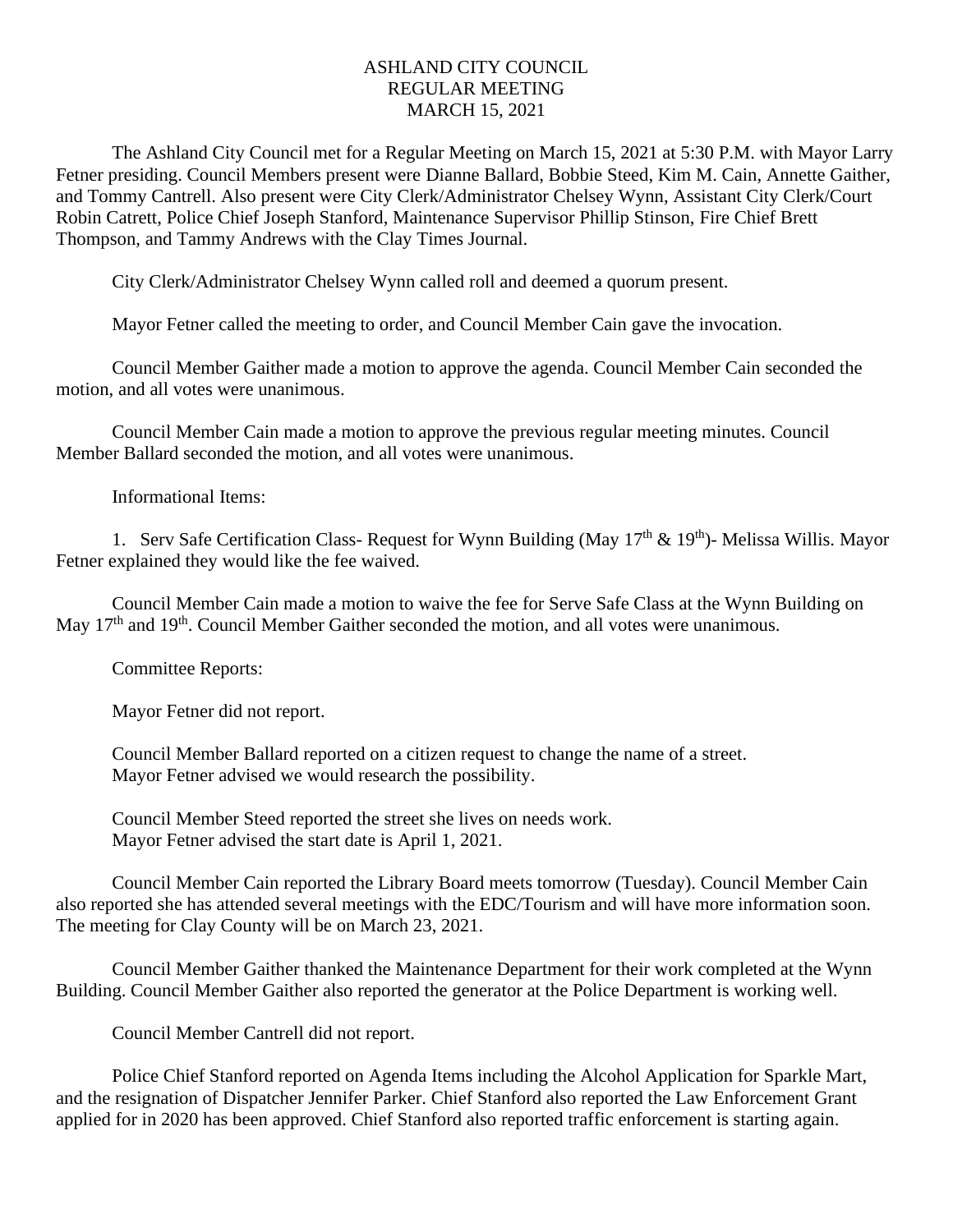Fire Chief Thompson thanked the Maintenance Department for helping with an accident and changing the lights in the Fire Department.

Maintenance Supervisor Stinson reported on the progress of the offices at the Wynn Building. Supervisor Stinson also reported sidewalks around town have been repaired, and he will have quotes for the windows at the Library later this week.

City Clerk/Administrator Wynn reported the reimbursement for Office Dustin McGraw has been received.

New Business:

Council Member Cantrell made a motion to approve the bills received since the last meeting in the amount of \$12,386.86. Council Member Gaither seconded the motion, and all votes were unanimous.

Council Member Cain made a motion approving to pay Clay County Extension Office Appropriation (1,500.00). Council Member Gaither seconded the motion, and all votes were unanimous.

Council Member Steed made a motion approving to pay SafeGuard Corporation \$814.10 for servicing fire extinguishers. Council Member Cantrell seconded the motion, and all votes were unanimous.

Council Member Gaither made a motion to solicit bids for demo of Lucas Building (Old Horn Café) and advertise for 2 weeks. Council Member Cain seconded the motion, and all votes were unanimous.

Council Member Cain made a motion approving to give Maria Tibbits an evaluation-based raise to Range 3 Step 3 effective March 22, 2021 and remove her from probation. Council Member Gaither seconded the motion, and all votes were unanimous.

Council Member Cantrell made a motion to pay Municipal Workers Compensation Fund, Inc. \$1,859.00 for final audit billing. Council Member Gaither seconded the motion, and all votes were unanimous.

Council Member Gaither made a motion to accept Dispatcher Jennifer Parker's resignation effective March 8, 2021. Council Member Cantrell seconded the motion, and all votes were unanimous.

Council Member Cain made a motion to open and advertise for two weeks for a dispatcher position. Council Member Ballard seconded the motion, and all votes were unanimous.

Council Member Cain made a motion to approve the Alcohol Application for Sparkle Mart. Council Member Gaither seconded the motion, and all votes were unanimous.

Council Member Cain made a motion approving to give Police Chief Joseph Stanford an evaluationbased raise to Range 18 Step 10 effective March 19, 2021. Council Member Steed seconded the motion, and all votes were unanimous.

Council Member Cain made a motion approving to give Senior Center Manager Jeanette Johnson an evaluation-based raise to Range 7 Step 7 effective March 20, 2021. Council Member Gaither seconded the motion, and all votes were unanimous.

Council Member Gaither made a motion to pay S.S. Nesbitt \$50,364.00 for the City of Ashland's general insurance renewal. Council Member Steed seconded the motion, and all votes were unanimous.